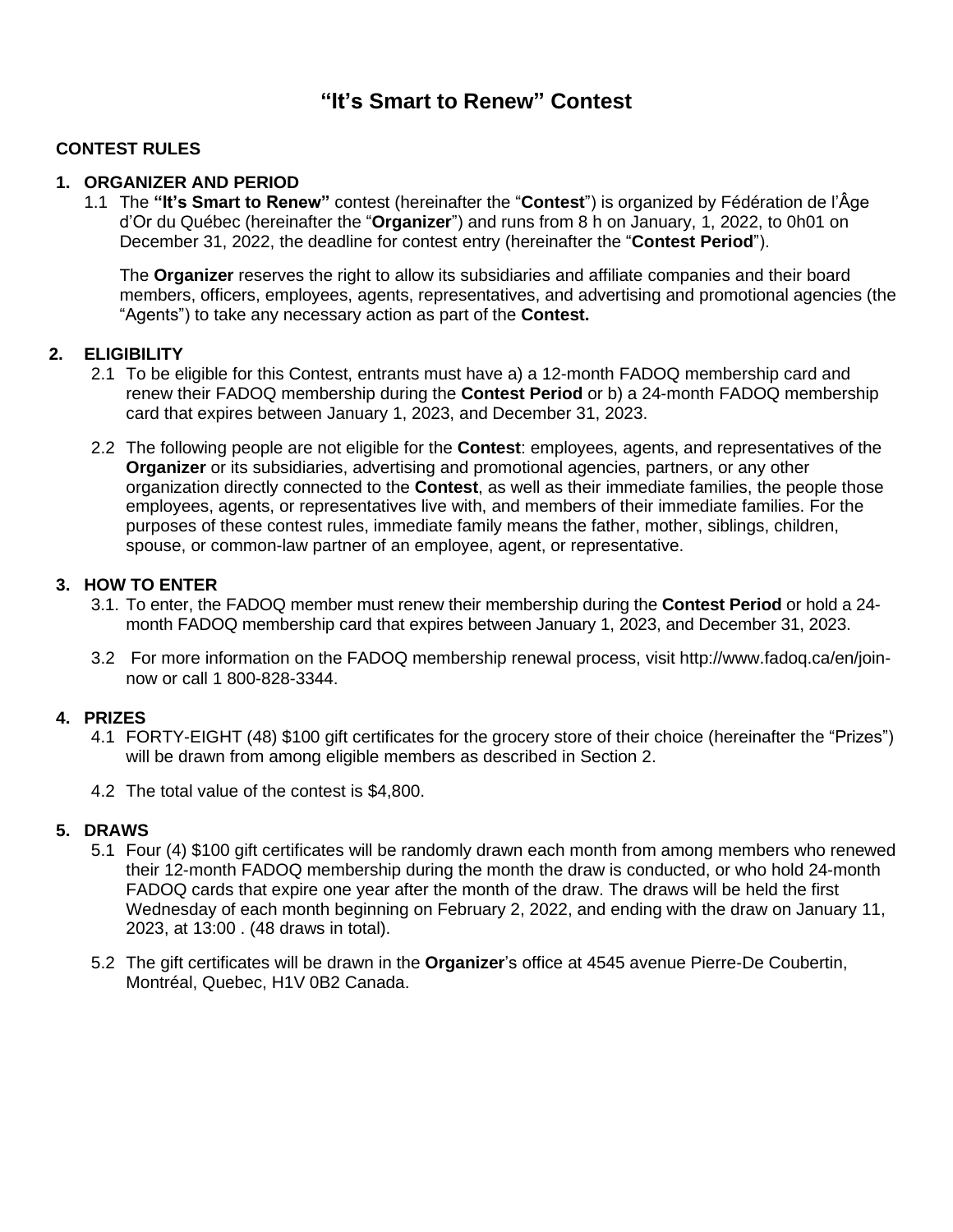## **6. CLAIMING PRIZES**

- 6.1 To be declared winners and receive their prizes, entrants whose names are drawn must:
	- a) Meet the entry and eligibility conditions set out in these rules. Failure to comply with one or more of these conditions will result in automatic disqualification and another draw will be held to determine a new winner.
	- b) Be reached by the **Organizer** by phone within seven (7) days of the draw. It is the responsibility of each entrant to provide a valid phone number where they can be reached between 9 a.m. and 5 p.m. If, for any reason, the **Organizer** is unable to contact any entrant drawn within seven (7) days of the draw, the **Organizer** will conduct as many new draws as necessary from the entries received in order to award the Prize.
- 6.2 A randomly selected entrant's refusal to accept a Prize in accordance with these rules will release the **Organizer** from all Prize-related obligations to the entrant.
- 6.3 Prizes will be sent by email to the address listed in the winner's member record. If, for any reason, it is not possible to deliver a prize to a winner, the winner will have the opportunity to claim the Prize at the **Organizer**'s office no later than five (5) days after they have been informed of their win, failing which the prize will be null and void. In such case, a new draw will be held for the Prize.
- 6.4 All Prizes must be accepted as described in these rules and as awarded. They may not be transferred, substituted for another prize, or exchanged in whole or in part for cash.

## 7. **TERMS AND CONDITIONS**

- 7. 1 Any person who enters or attempts to enter the **Contest** releases the **Organizer**, its affiliated companies, advertising and/or promotional agencies, employees, agents, and representatives from any and all liability for any damage they may suffer as a result of their entry or attempt to enter the **Contest**.
- 7.2. The **Organizer** cannot be held liable in any way whatsoever in the event its inability to act results from circumstances beyond its control or a strike, lockout, or any other labour dispute at its place of business or the places of business of the organizations or companies whose services are used to hold the **Contest.**
- 7.3 By entering the **Contest**, winners authorize the **Organizer** to use their first and last name, photograph, place of residence, voice, image, and statement regarding the Prize for advertising or other purposes if required, at the **Organizer**'s discretion, in any media and worldwide, without any form of compensation. In addition, winners agree to have their full name, city where they live, and FADOQ region published on the **Contest** website, without any form of compensation.
- 7.4. The **Organizer** cannot be held liable for incomplete or illegible contact information for **Contest** entrants.
- 7.5 Any attempt to enter the **Contest** using electronic, computer, or other means that are contrary to the spirit of the **Contest** (e.g., hacking, mass emails, etc.) will be automatically rejected and may be reported to the appropriate legal authorities. Automated entries will be flagged and rejected.